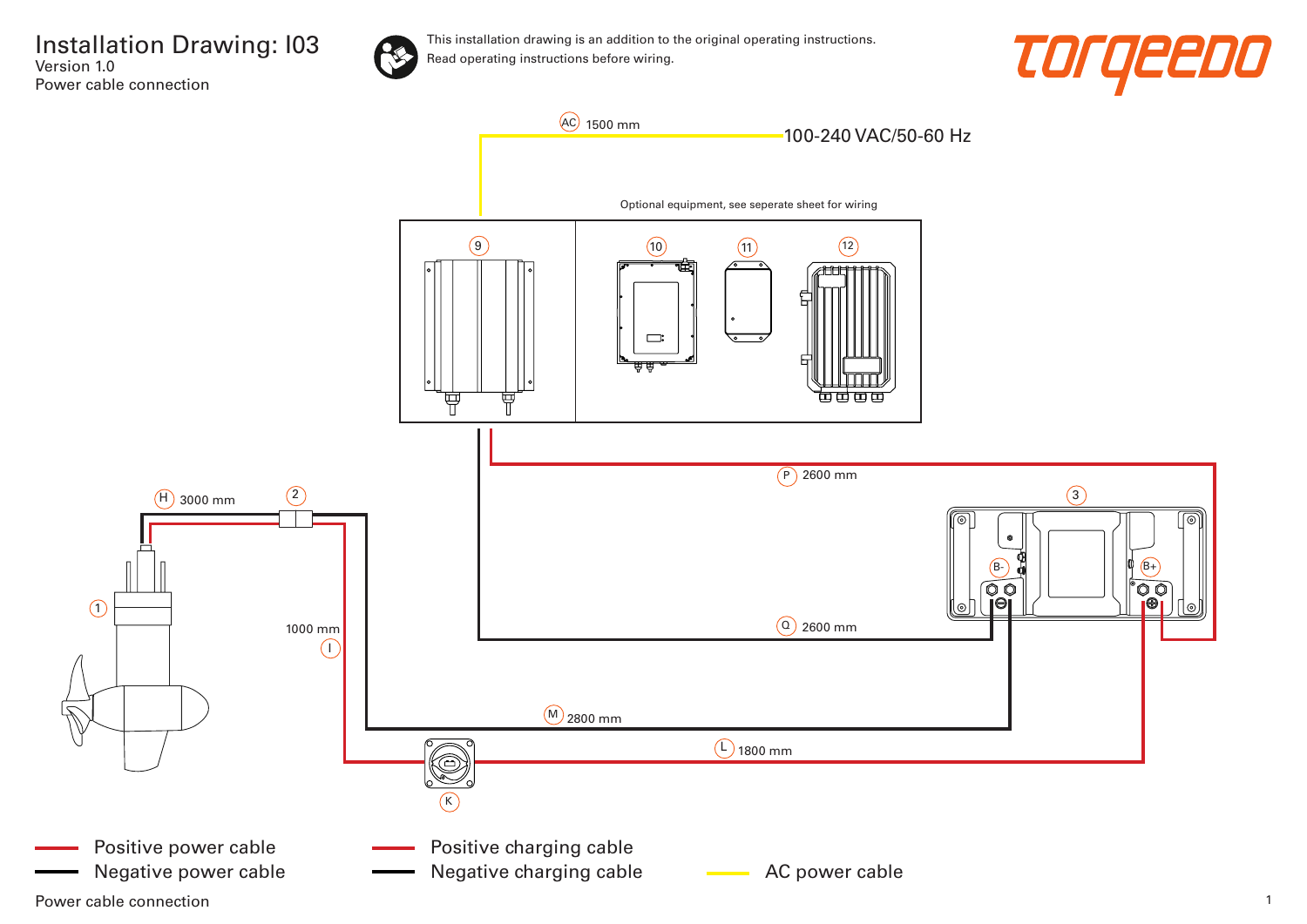Installation Drawing: I03 Version 1.0 System ground connection



This installation drawing is an addition to the original operating instructions. Read operating instructions before wiring.







25 mm2 grounding cable

System ground connection 2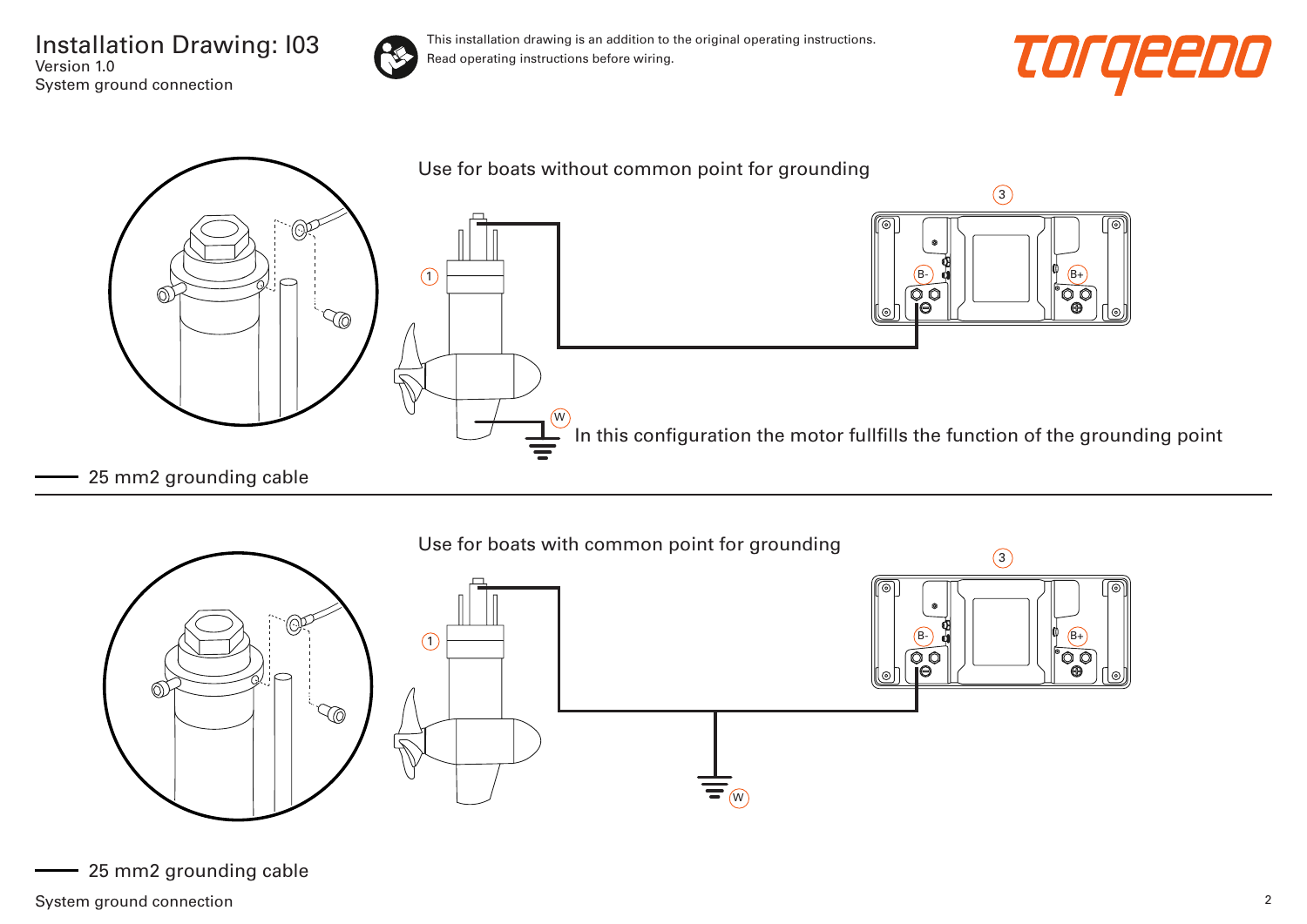Installation Drawing: I03 Version 1.0 System ground connection



This installation drawing is an addition to the original operating instructions. Read operating instructions before wiring.





In case the charger is permanently installed in the boat, the charger housing or its AC PE and battery minus pole must be connected to the common grounding point. The AC connection requires specialist knowledge and may only be carried out by qualified personnel. If necessary, have the planning and installation carried out by a specialist.

**NOTE!** To charge the batteries in the boat, a land connection in the boat with galvanic isolator or isolation transformer is required according to applicable national requirements (e.g. DIN EN ISO 13297, ABYC E-11).



25 mm2 grounding cable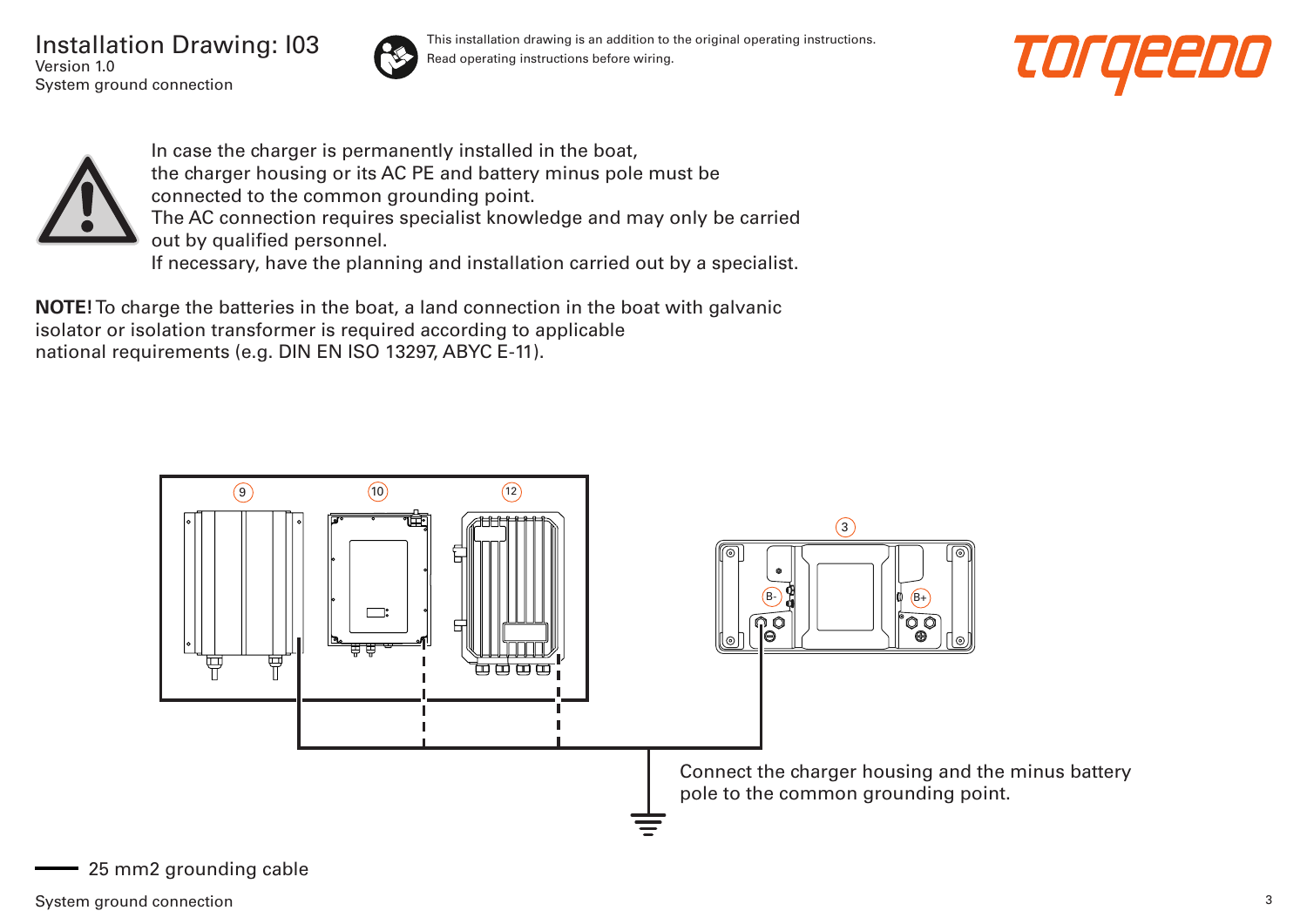![](_page_3_Picture_1.jpeg)

![](_page_3_Picture_3.jpeg)

![](_page_3_Figure_4.jpeg)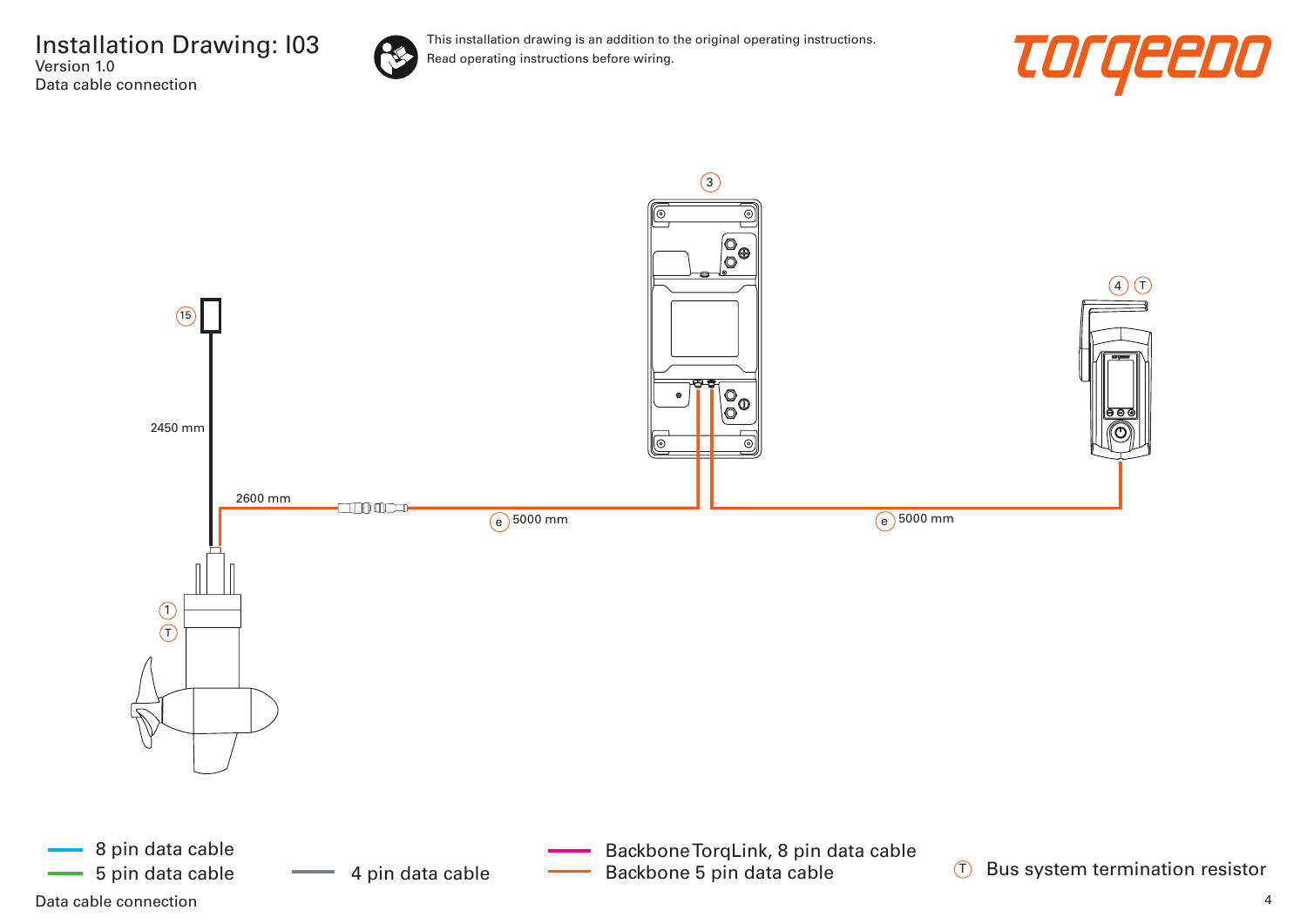## Installation Drawing: I03 Version 1.0 Bill of material/Legend/Information

![](_page_4_Picture_1.jpeg)

![](_page_4_Picture_3.jpeg)

| Pos.             | Item number                  | Name                          | Remarks                      |
|------------------|------------------------------|-------------------------------|------------------------------|
| $\mathbf{1}$     | 1268-00                      | Cruise 3.0 FP                 |                              |
| H, I, K,<br>L, M |                              | Cable set with battery switch | See picture for cable length |
| $\overline{2}$   |                              | Power connector               | max. 175 A                   |
| e                |                              | Backbone cable 5-pin          | 5000 mm                      |
| 15               | 036-00566                    | GPS sensor with cable         | Cable 2450 mm                |
|                  |                              |                               |                              |
| 3                | 2106-00                      | Power 24-3500                 |                              |
| e                |                              | Backbone cable 5-pin          | 5000 mm                      |
|                  |                              |                               |                              |
| W                |                              | System ground                 | min. 25 mm2, not included    |
|                  |                              |                               |                              |
| $\overline{4}$   | 1918-00                      | <b>Remote Throttle</b>        |                              |
| e                |                              | Backbone cable 5-pin          | 5000 mm                      |
|                  |                              |                               |                              |
| 9                | 2206-20; 2206-30;<br>2206-40 | Charger Power 24-3500         | 350W                         |
| P                |                              | + DC charge cable             | 2600 mm; Do not extend!      |
| $\Omega$         |                              | - DC charge cable             | 2600 mm; Do not extend!      |
| $B+$             |                              | + Battery pole                |                              |
| $B -$            |                              | - Battery pole                |                              |
| <b>AC</b>        |                              | AC power cable                | 1500 mm                      |

| Pos.               | Item number | Name                                          | Remarks                 |  |  |
|--------------------|-------------|-----------------------------------------------|-------------------------|--|--|
| Optional equipment |             |                                               |                         |  |  |
|                    |             |                                               |                         |  |  |
| 10                 | 2210-00     | Fast Charger Power 24-3500                    | 1700W                   |  |  |
| P                  |             | + DC charge cable                             | 2400 mm; Do not extend! |  |  |
| $\Omega$           |             | - DC charge cable                             | 2400 mm; Do not extend! |  |  |
| $B+$               |             | + Battery pole                                |                         |  |  |
| $B -$              |             | - Battery pole                                |                         |  |  |
| <b>AC</b>          |             | AC power cable                                | 2000 mm                 |  |  |
|                    |             |                                               |                         |  |  |
| 11                 | 2207-00     | Solar charge controller<br>Power 24-3500      |                         |  |  |
| P                  |             | + Charge cable                                | 1000 mm                 |  |  |
| $\Omega$           |             | - Charge cable                                | 1000 mm                 |  |  |
| $\mathsf{R}$       |             | + Input solar cable                           | 1000 mm                 |  |  |
| S                  |             | - Input solar cable                           | 1000 mm                 |  |  |
|                    |             |                                               |                         |  |  |
| 12                 | 2211-00     | Fast solar charge controller<br>Power 24-3500 |                         |  |  |
| P                  |             | + Charge cable                                | 300 mm                  |  |  |
| P <sub>1</sub>     |             | + Charge cable                                | 2200 mm                 |  |  |
| $\Omega$           |             | - Charge cable                                | 2500 mm                 |  |  |
| 21                 |             | Fuse                                          | 100 A/58 V              |  |  |
| $\mathsf{R}$       |             | + Input solar cable                           | not included            |  |  |
| S                  |             | - Input solar cable                           | not included            |  |  |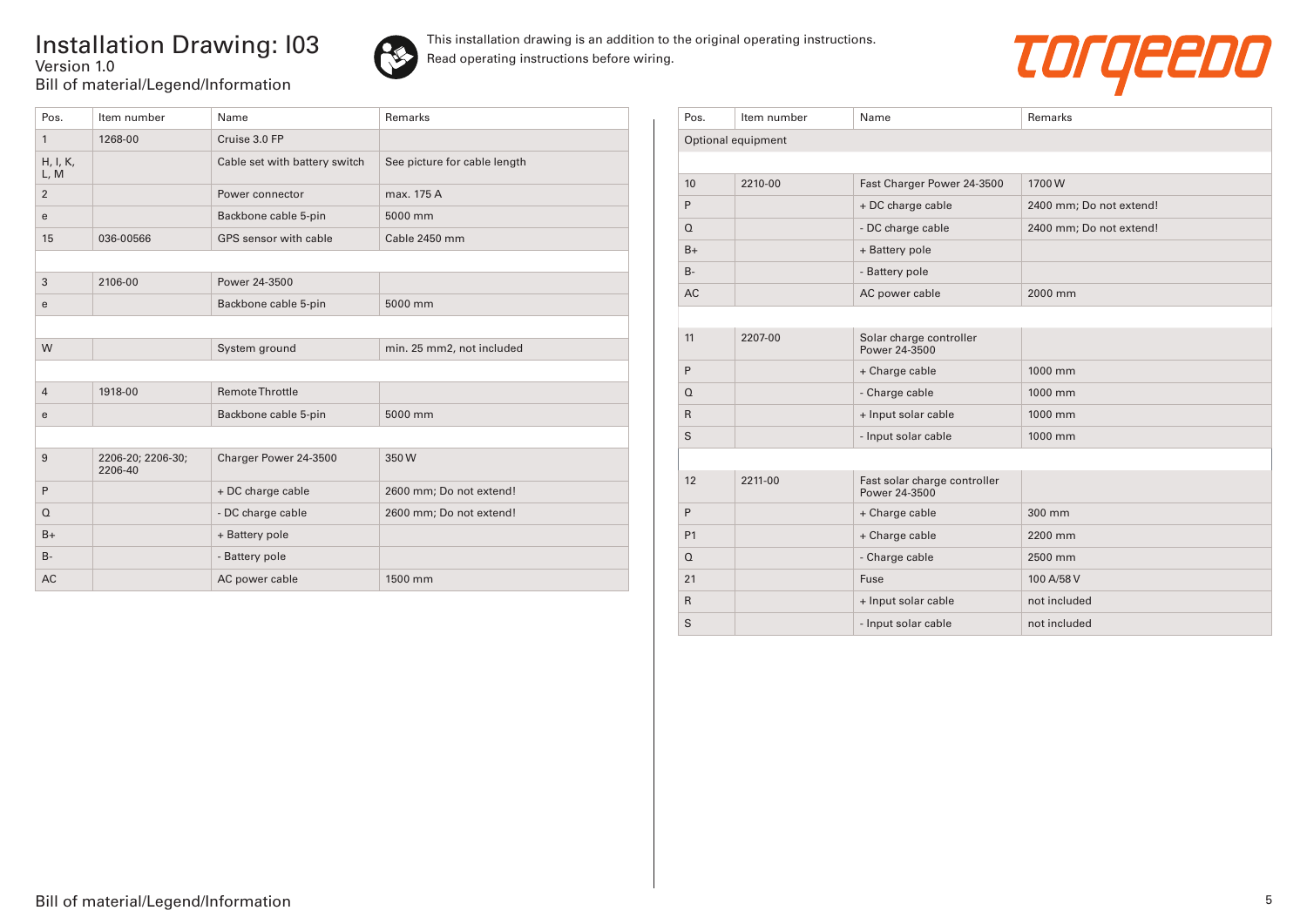![](_page_5_Picture_1.jpeg)

This installation drawing is an addition to the original operating instructions.

Read operating instructions before wiring.

![](_page_5_Picture_4.jpeg)

Connect the cruise motor and terminator to each end of the backbone.

The TorqLink bus system requires a terminator (terminating resistor) at both ends of the backbone in order to function correctly.

One of the terminators is located in the "Terminator Single", "Terminator Twin", "Throttle 1918-00", "Throttle 1976-00" , the other is built into the cruise motor. Therefore, when installing, make sure that the components "Terminator" and "Cruise motor" are each connected to one end of the backbone. The connection position of the remaining components on the backbone can be freely selected.

Keep the following points in mind when planning:

- An earthing point is required for your Torqeedo system. Take into account the connection and the cables required for this in your planning. The required cable cross-sections can be found in the section Tools, equipment and material.
- First determine and plan the installation positions of all components.
- Measure the required length of the TorqLink backbone.<br>• Measure the lengths of all required stub lines (cable co
- Measure the lengths of all required stub lines (cable connection between component and TorgLink backbone).
- When planning, please note that TorqLink drop cables must not be extended. If necessary, plan the TorqLink backbone so that the components can be connected through the TorqLink drop cable without an extension. If necessary, extend the TorqLink backbone to connect a component that is far away; you can find corresponding extensions in our accessories catalogue.
- Cables must be fixed every 400 mm, plan attachment material. In places where fastening is not possible, a scuff guard must be fitted.
- Openly laid cables (e.g. inflatable boat) must be protected with chafing protection, plan sufficient material.
- When planning, please note not to bundle power cables with data or antenna cables (e.g. radios) for other loads.
- Observe the minimum bending radius of the cables when planning.
- If a second earthed onboard power system is available, ensure that both systems use a common earthing point.
- Live parts must be fitted or installed with protection against accidental contact; the necessary installation space must be taken into account during the planning stage.
- Always connect batteries as the last component to the system to avoid short circuits and voltage peaks.
- Do not extend drop cables, extend backbone if necessary.
- Protect plugs and contacts against contamination before installing them.
- Do not pull at the cables.
- Do not twist cables.
- Do not install cables in permanently wet areas such as bilges.
- Install cables free of chafing and not around sharp edges, if necessary, attach chafing protection.<br>• Maintain bending limits
- Maintain bending limits.
- Install plug connections free of tension and load.

Observe the minimum bending radius when laying all cables:

![](_page_5_Figure_31.jpeg)

| Torgeedo data cable  | 8 x diameter                                 |
|----------------------|----------------------------------------------|
| Torgeedo power cable | 8 x diameter                                 |
| Farth cable          | see cable manufacturer's specifica-<br>tions |
| Other power cables   | see cable manufacturer's specifica-<br>tions |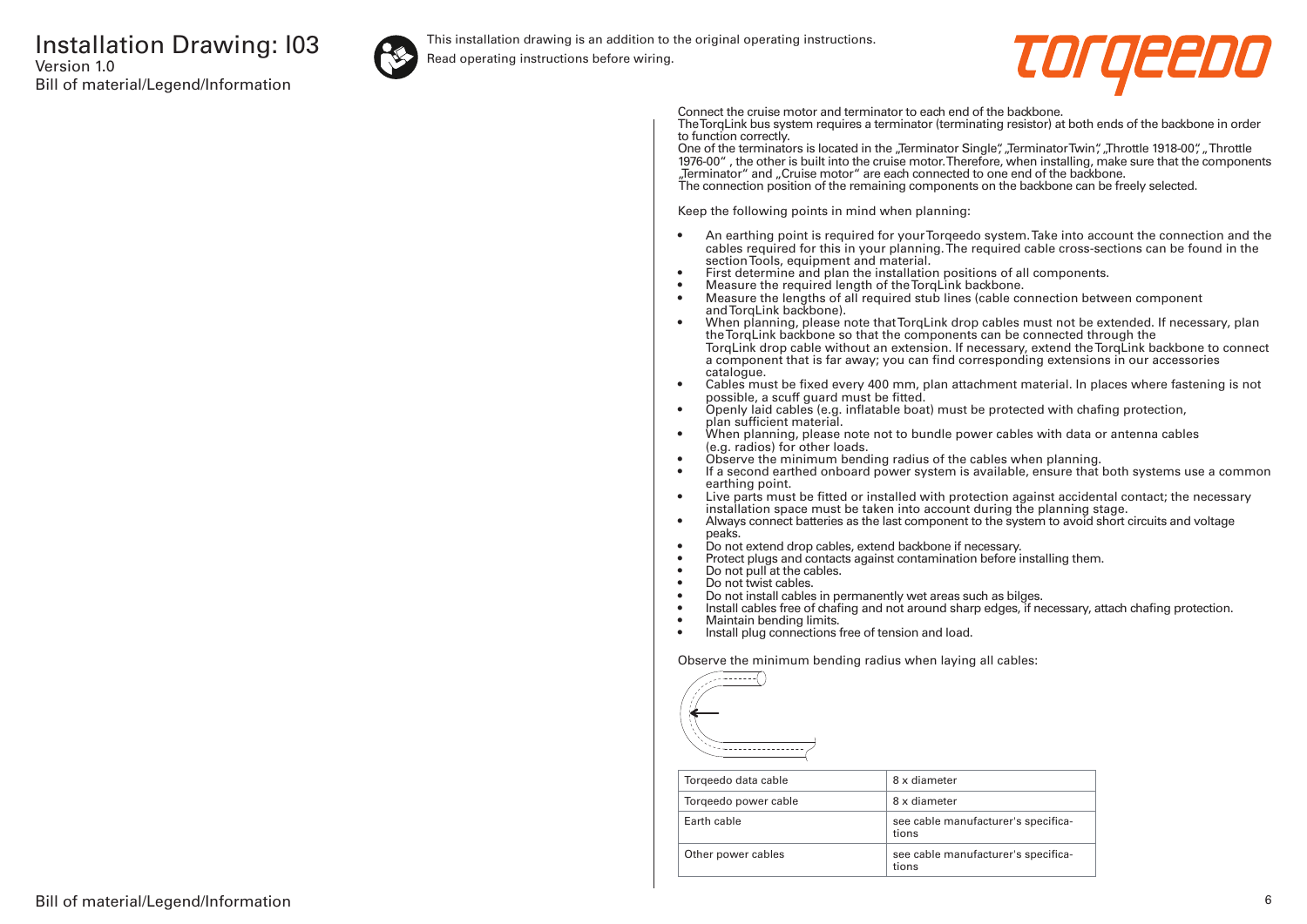![](_page_6_Picture_1.jpeg)

![](_page_6_Picture_3.jpeg)

![](_page_6_Figure_4.jpeg)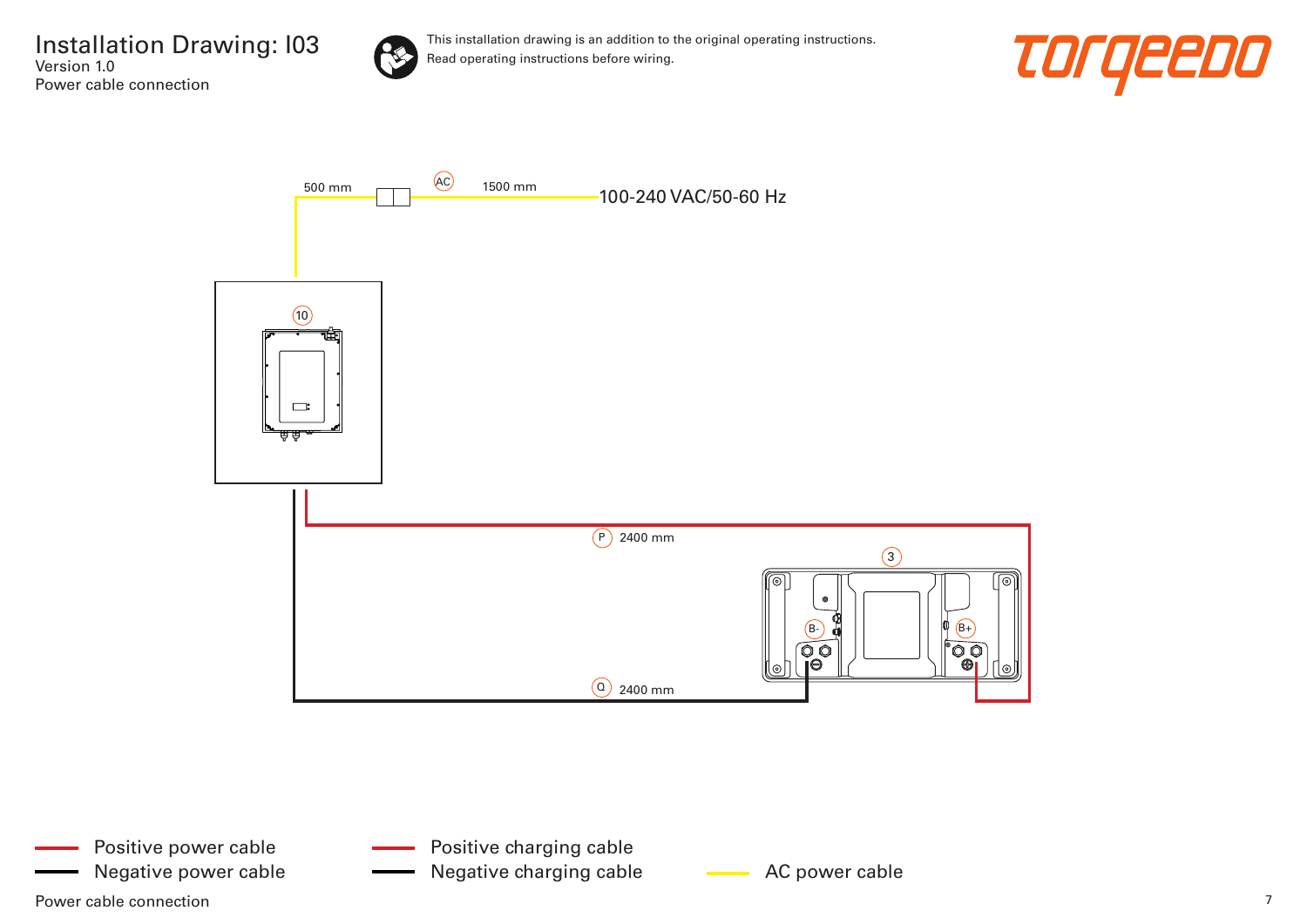![](_page_7_Picture_1.jpeg)

![](_page_7_Picture_3.jpeg)

![](_page_7_Figure_4.jpeg)

- Positive charging cable
- Negative power cable **AC AC power cable** Negative charging cable **AC** power cable